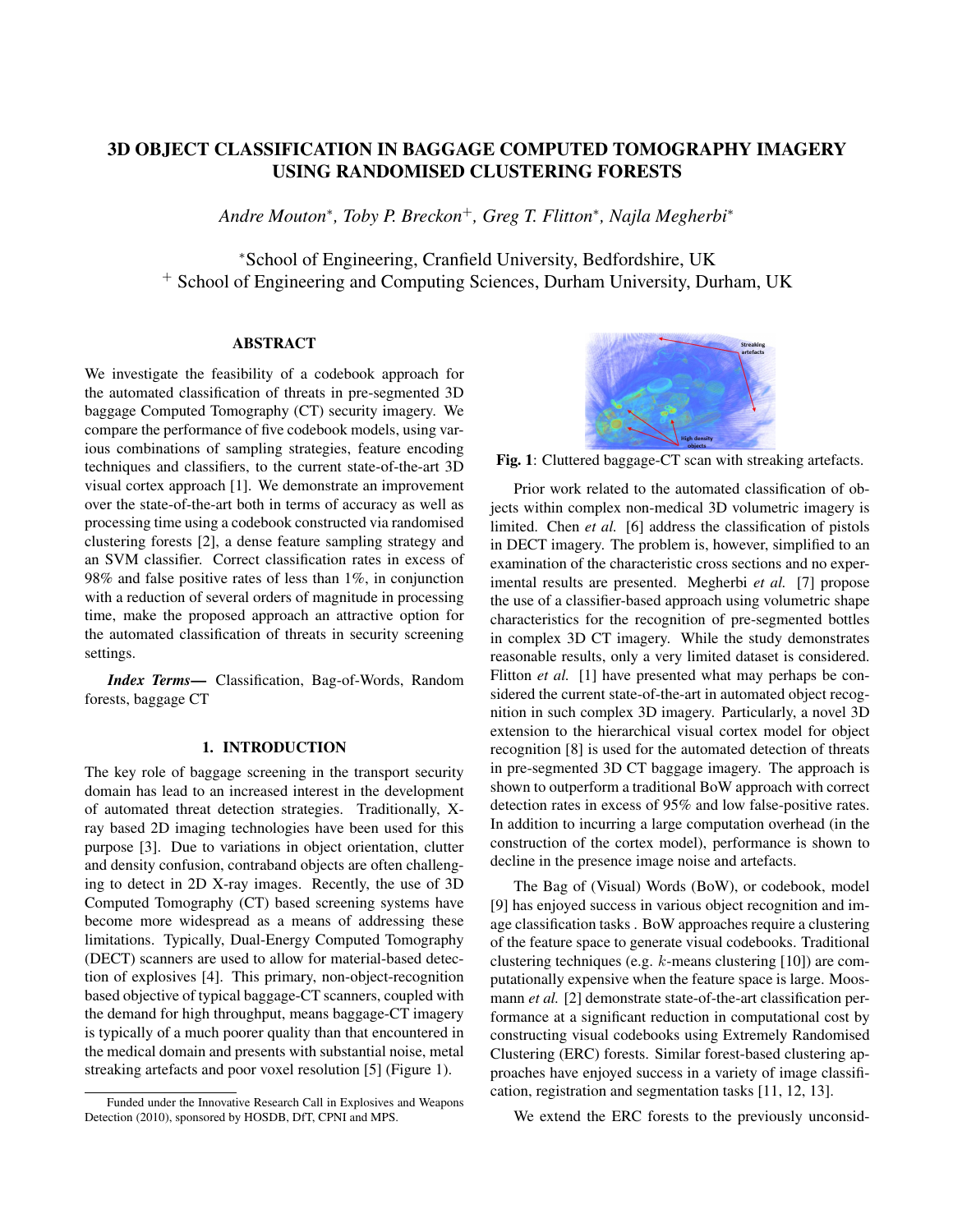ered domain of threat classification in volumetric baggage-CT imagery and evaluate its performance when used in conjunction with a variety of feature sampling strategies (sparse and dense) and classifiers (Support Vector Machines (SVM) and random forests). Our key contribution is an improvement over the state-of-the-art [1] true positive performance by  $2 - 3\%$ , a reduction in false positives of  $40 - 70\%$  and a reduction in processing time of several orders of magnitude.

## 2. METHODS

The following traditional BoW classification framework is adopted here [14]: 1) feature detection and description; 2) visual codebook generation and vector quantisation and 3) classification.

Feature detection and description: We compare the performance of two feature point sampling strategies: 1) a sparse sampling strategy (using the 3D SIFT interest-point detector [15] and 2) a dense sampling strategy (as recommended by [16]), whereby keypoints are sampled uniformly and randomly. An invariance to uniform changes in image scale is obtained by sampling interest points from three image scales [17] (as per [15]). At each of the scales a limit of  $\tau_N$  =  $0.006N$  on the number of randomly sampled points is enforced (where  $N$  is the number of voxels in the Gaussian scale-space image and  $\tau_N$  is determined empirically). For the volumes used in this study ( $N \sim 3 \times 10^5$ ), the proposed sampling strategy typically leads to an increase of two orders of magnitude in the number of sampled points compared to the original 3D SIFT keypoint detection approach of Flitton *et al.* [15] (making conventional k-means unsuitable).

Flitton *et al.* [18] have shown that simple density statisticsbased descriptors outperform more complex 3D descriptors (SIFT [15] and RIFT [19]) in object detection within low resolution, complex volumetric CT imagery. In accordance with these findings, the Density Histogram (DH) descriptor [18] is used here. The descriptor characterises the local density variation at a given interest point as an *N*-bin histogram defined over a continuous density range. The optimal descriptor parameters are selected in accordance with [18, 20] and result in a 60-dimensional feature vector.

Visual codebook generation: The performance of two feature encoding techniques are evaluated and compared: 1) k-means clustering (using a sparse feature sampling strategy) and 2) Extremely Randomised Clustering (ERC) forests [2] (using both sparse and dense sampling strategies). ERC forests assign separate codewords to every leaf node in a given forest (i.e. a forest containing  $N$  leaf nodes, yields a codebook of size  $N$ ). The BoW representation for a given image is obtained by accumulating the codeword counts after applying the forest to all the descriptors in the image. The resulting histogram of codewords is then used in subsequent classification in the same way as any standard BoW model. In contrast to k-means clustering, ERC forests are supervised. Trees are trained in a top-down recursive fashion [21] using

| <b>Sampling</b> | Codebook         | <b>Classifier</b> |
|-----------------|------------------|-------------------|
| Sparse SIFT     | $k$ -means       | <b>SVM</b>        |
| Sparse SIFT     | ERC              | <b>SVM</b>        |
| Sparse SIFT     | ERC              | Random forest     |
| Dense           | ERC              | <b>SVM</b>        |
| Dense           | ERC              | Random forest     |
| Dense           | 3D visual cortex | <b>SVM</b>        |
|                 |                  |                   |

Table 1: Summary of classification techniques compared.

a set of labelled training descriptors, where the labels are obtained from global image annotations (i.e. all descriptors from a given image share the same label). A simple thresholding function is used as the node split function for all internal nodes of the forest:

$$
f(v_i, \theta_j) = \begin{cases} 0 & v_i < \theta_j \\ 1 & \text{otherwise} \end{cases}
$$
 (1)

where  $v_i, i = 1, \ldots, D$  is a single feature attribute selected from a D-dimensional descriptor vector  $\mathbf{v} \in \mathbb{R}^D$  and  $\theta_i$  is a scalar valued threshold ( $D = 60$ ). The optimality criterion used for node splitting is the classical Information Gain  $(IG)$  [22]. Randomness is injected into the trees by considering a fixed-size random subset of the available node split function parameter values at each node.

Classification: The performance of two classifiers are compared using the aforementioned combinations of sampling strategies and feature encoding techniques: 1) an SVM classifier using a Radial Basis Function (RBF) kernel [23] and 2) a random forest classifier using a linear classifier as the node split function (as per [24]):

$$
f(\mathbf{v}, \theta_j) = \begin{cases} 0 & \mathbf{n}^T \mathbf{v} + b \le 0 \\ 1 & \text{otherwise} \end{cases}
$$
 (2)

where  $\theta_j = {\mathbf{n}, b}$ ; **n** is a vector of the same dimensions as v and  $b$  is a constant. The vector  $n$  is randomly populated with values in the range  $[-1, 1]$  and the constant b is randomly selected. Test samples are classified according to the average of the individual leaf-node predictions [21].

The six classification techniques that are evaluated and compared in this study have been summarised in Table 1.

#### 3. RESULTS

The proposed techniques were evaluated on the classification of two target objects (handguns and bottles) in cluttered 3D baggage-CT imagery obtained on a CT-80DR dualenergy baggage scanner manufactured by Reveal Imaging Inc., which produces volumes with low anisotropic resolutions (1.56x1.61x5mm). We considered only the high-energy (nominal tube voltage of 160kVp), filtered-back projection [25] reconstructed CT images. Target objects were scanned in random poses to obtain rotational invariance and were manually isolated prior to feature extraction (Figure 2). The two object classes were considered independently of one another. All non-target objects were considered as clutter (e.g.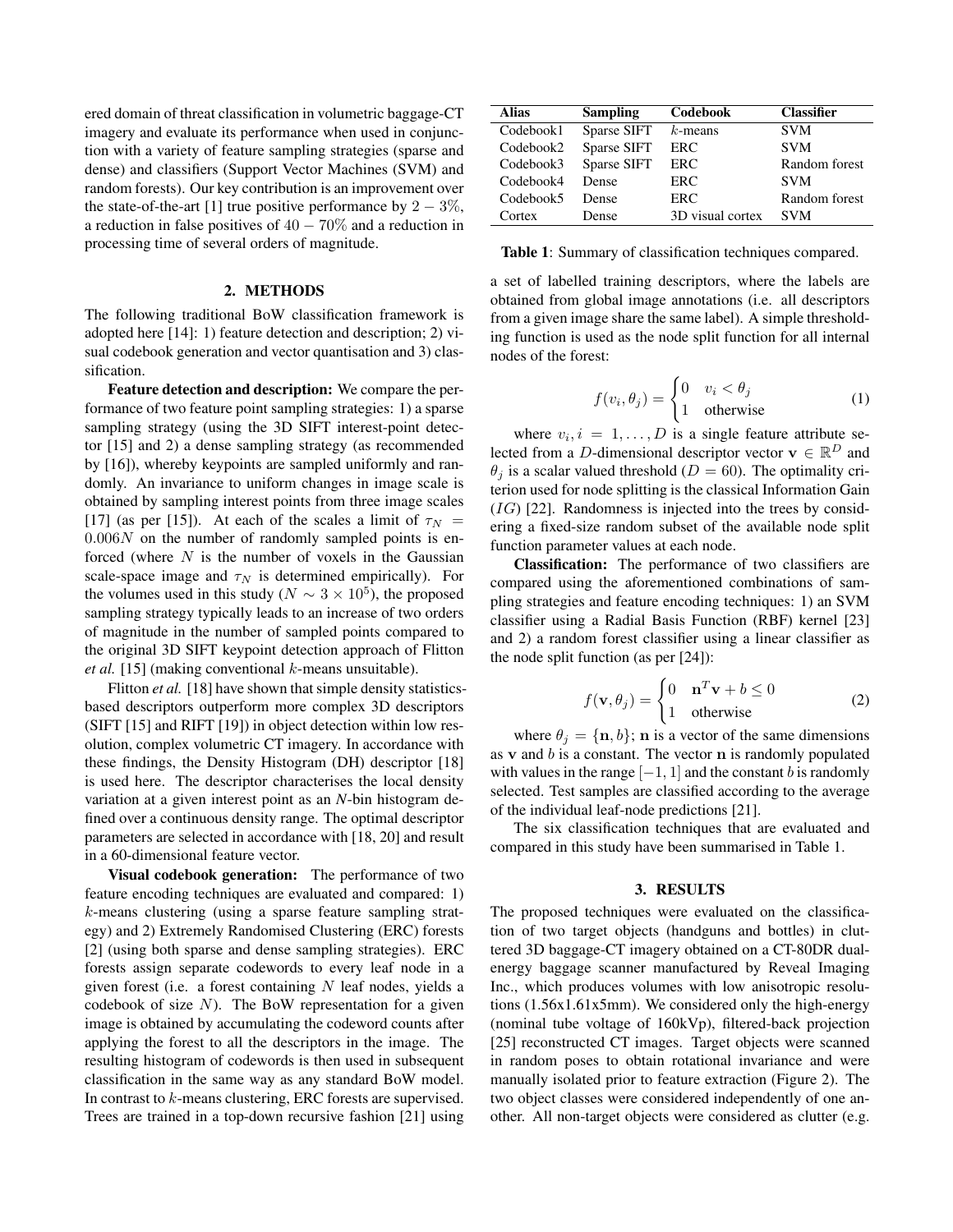| <b>Method</b> | <b>Class</b>  | $TPR(\%)$        | $FPR(\%)$       | <b>Precision</b>  | Time (s)                         |
|---------------|---------------|------------------|-----------------|-------------------|----------------------------------|
| Codebook1     | Handgun       | $97.34 + 3.41$   | $1.81 + 1.70$   | $0.942 + 0.053$   |                                  |
|               | <b>Bottle</b> | $89.33 \pm 5.52$ | $3.01 + 1.44$   | $0.932 + 0.029$   |                                  |
| Codebook2     | Handgun       | $98.60 \pm 1.52$ | $0.70 \pm 0.31$ | $0.976 \pm 0.028$ | 94.36                            |
|               | <b>Bottle</b> | $93.31 + 3.10$   | $1.88 + 1.22$   | $0.958 \pm 0.042$ |                                  |
| Codebook3     | Handgun       | $95.61 + 3.30$   | $0.61 + 0.72$   | $0.978 \pm 0.023$ | 92.83                            |
|               | <b>Bottle</b> | $94.23 + 3.31$   | $3.70 \pm 2.00$ | $0.921 \pm 0.037$ |                                  |
| Codebook4     | Handgun       | $99.71 + 0.51$   | $0.28 + 0.21$   | $0.990 + 0.013$   | 186.89                           |
|               | <b>Bottle</b> | $98.88 + 0.68$   | $0.60 + 0.25$   | $0.987 + 0.021$   |                                  |
| Codebook5     | Handgun       | $97.74 + 2.13$   | $0.57 \pm 0.53$ | $0.979 \pm 0.018$ | 161.47                           |
|               | Bottle        | $97.44 \pm 0.66$ | $0.69 \pm 0.43$ | $0.985 \pm 0.009$ |                                  |
| Cortex $[1]$  | Handgun       | $96.81 + 2.64$   | $1.10 + 0.93$   | $0.962 \pm 0.029$ | $>$ 3.6 $\times$ 10 <sup>3</sup> |
|               | <b>Bottle</b> | $96.62 \pm 3.23$ | $1.01 \pm 1.63$ | $0.977 \pm 0.034$ |                                  |

Table 2: Overall classification performance for six tested methods. Optimal performance indicated in bold.

clothing, books, mobile phones etc.) and were chosen to provide an environment that is representative of that encountered within the transport infrastructure. The handgun and bottle datasets consisted of 1255 volumes (284 target; 971 clutter) and 1704 volumes (534 target; 1170 clutter) respectively as per [1, 20]. 10-fold cross-validation testing was performed using the identical data and data-splits used in [1], allowing for a direct performance comparison between methods.

The cost C and the kernel width  $\gamma$  of the RBF kernel used in the SVM classifier were optimised using a standard gridsearch cross-validation procedure [26]. K-means clusteringbased codebooks were generated using  $k = 1024$  clusters for the handgun target class and  $k = 512$  clusters for the bottle target class. A kernel-based cluster assignment methodology was adopted for both classes (with kernel widths of  $\sigma = 0.04$ and  $\sigma = 0.08$  for handguns and bottles respectively). These parameters were based on the extensive experimental comparison performed on the same dataset in [20]. Internal nodes in the ERC forests were optimised by performing 30 tests at each node - this value was fixed for all nodes. Trees were grown to a maximum depth of  $D_T = 10$ , with a lower bound of  $IG_{min} = 10^{-4}$  on the information gain. The settings resulted in trees with approximately 1000 leaf nodes each. For a forest containing  $T = 25$  trees, codebooks therefore typically contained approximately 25000 codewords. Classification forests were composed of 30 trees, grown to maximum depths of  $D_T = 20$ , using a lower bound of  $IG_{min} = 10^{-4}$ on the information gain. It was found that using these settings resulted in tree growth terminating prior to maximum depth and thus no tree pruning was performed.

Experiments were performed on an Intel Core i5 machine running a 2.30GHz processor with 6GB of RAM. The random forest methods were implemented in C++ using the Sherwood decision forest library [27]. The processing times, measured over the entire 10-fold cross-validation procedure and averaged over the two experiments (bottles and handguns), are recorded in the final column of Table 2. Use of the average is justified by the fact that all subvolumes considered in this work are of similar sizes and hence result in similar-sized



Fig. 2: Classification errors. High-density objects and lowdensity handgun handles indicated.

codebooks (codebook sizes being the main factor impacting processing times). As the Codebook1 and Cortex approaches were not directly implemented in this study, their corresponding processing times are not known. It is known, however, that the processing time for the construction of the 3D visual cortex model using the current dataset, is in the order of hours [20]. As expected, the sparse feature sampling strategy (for both the SVM and random forest classifiers) led to considerably lower processing times ( $\sim$  90s) relative to the dense sampling strategy ( $\sim$  175s). The random forest classifier resulted in marginal improvements in the processing times for both sampling strategies ( $\sim 2s$  for sparse sampling;  $\sim 25s$ for dense sampling).

Table 2 summarises the results of the experiments averaged over the 10 folds. While their was no major variance in the handgun classification performance across all six methods, the most significant improvements over the baseline Cortex approach [1] (TPR =  $96.81\%$ ; FPR =  $1.10\%$ ) were produced by the Codebook2 (TPR =  $98.60\%$ ; FPR =  $0.70\%$ ), Codebook4 (TPR =  $99.71\%$ ; FPR =  $0.28\%$ ) and Codebook5 (TPR =  $97.74\%$ ; FPR =  $0.57\%$ ) approaches, each of which employ ERC forests. The use of the random forest classifier resulted in a decline in performance, particularly in terms of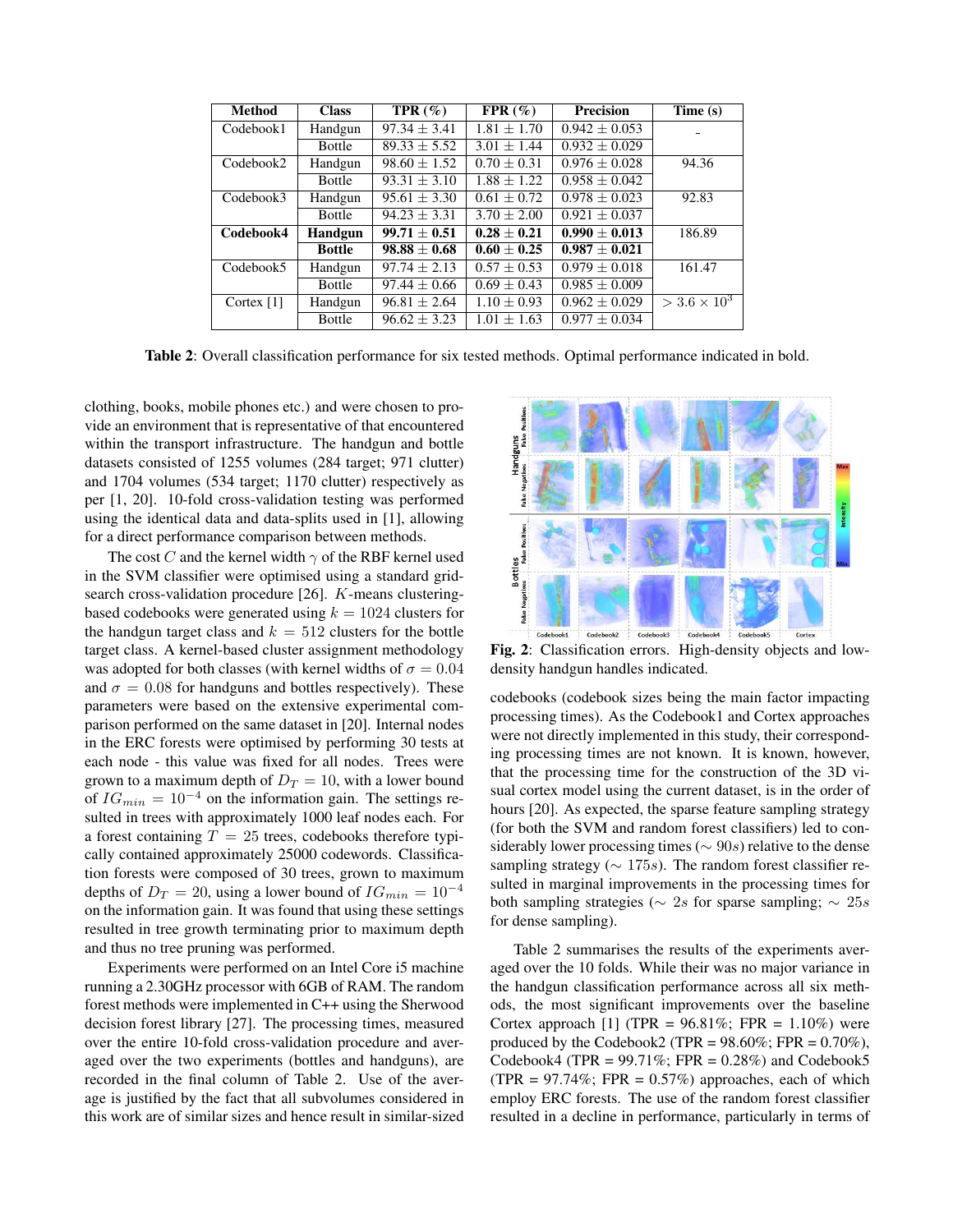the number of false-negative classifications (see Codebook2 (SVM) vs. Codebook3 (random forest) and Codebook4 (SVM) vs. Codebook5 (random forest)).

The codebooks constructed using sparse feature sampling resulted in the highest bottle FPRs (Codebook1: FPR  $= 3.01\%$ ; Codebook2: FPR  $= 1.88\%$  and Codebook3: FPR  $=$ 3.70%). Nonetheless, the use of ERC forests did result in an improvement over k-means clustering (Codebook1 vs. Codebook2). The most significant improvements over the baseline Cortex approach (TPR =  $96.62\%$ ; FPR =  $1.01\%$ ) were produced by the densely sampled codebooks: Codebook4 (TPR  $= 98.88\%$ ; FPR = 0.60%) and Codebook5 (TPR = 97.44%;  $FPR = 0.69\%$ . Similarly to the handgun experiments, the SVM classifier outperformed the random forest classifier (see Codebook2 vs. Codebook3 and Codebook4 vs. Codebook5). The performance gains of all four ERC forest-based codebooks over the traditional  $k$ -means codebook (Codebook1 -TPR =  $89.33\%$ ; FPR =  $3.01\%$ ) were more substantial than observed in the handgun experiments. Codebook4 (ERC forest, dense feature sampling and SVM classifier) produced the optimal performance in both the handgun and bottle experiments with improvements over the state-of-the-art Cortex approach of  $> 3\%$  and  $> 2\%$  in the TPR for handgun and bottle classification respectively and reductions of 70% and 40% in the corresponding FPR.

Figure 2 illustrates several misclassifications produced by each of the six methods. In terms of false-positive (FP) classifications, the only obvious trend in the handgun examples is the presence of high-density objects (coloured red/orange), particularly in the false-positive instances for the ERC forest codebooks (Codebook2, Codebook3, Codebook4 and Codebook5). The k-means clustering codebook (Codebook1) and the Cortex false-positives bear minimal similarities to the handgun training data. Codebook2 and Codebook4 produced false-negative handgun classifications for handguns containing low-density handles relative to the barrels - a property which was not evident in the misclassifications of the other four methods (note also that Codebook2 produced additional false-negatives which did not exhibit these characteristics).

Closer examination of the bottle misclassifications has not indicated any obvious sources of error or trends within the false-negative classifications (i.e. missed bottles). The two most obvious consistencies in the false-positive bottle classifications (for all six methods) are: 1) the presence of items with circular cross sections similar to that of a full bottle and 2) the presence of image regions that are similar in density to the liquids used in the training set. It is worth noting that these observations are in accordance with those made in the previous works of Flitton *et al.* [1, 20].

While codebook approaches do not capture spatial/geometric relations between codewords, the dense sampling strategy appears to compensate for this - illustrated by the gain in performance of Codebook4 (dense sampling with SVM) over Codebook2 (sparse sampling with SVM) and Codebook5

(dense sampling with random forest classifier) over Codebook3 (sparse sampling with random forest classifier). It is likely that the  $k$ -means codebook classification results (Codebook1) would improve using dense sampling, but at a significant increase in computational cost. Furthermore, it is suspected that these gains would not match those of the ERC forest codebooks using dense sampling, judging from the superior performance of Codebook2 (ERC forest) over Codebook1 (k-means clustering) when using identical sparse features.

Despite the marginal increase in processing time, the SVM classifier consistently outperforms the random forest classifier in terms of classification accuracy (Codebook2 vs. Codebook3 and Codebook4 vs. Codebook5). This is in contrast to the prior image classification literature [28], although there does exist prior work (especially within the bioinformatics domain) that demonstrates that SVMs consistently outperform random forests in some classification problems [29, 30]. Furthermore, Criminisi [22] emphasises that the benefits of random forest-based image classification over popular techniques such as SVM and boosting are most prominent in multiclass and high-dimensional classification problems (as opposed to the two-class classification problems considered here). It is thus reasonable to conclude that SVMs are the preferred mode of classification within the current context.

It is worth noting that noise and metal artefact reduction [5, 25, 31] have not been considered in this work, demonstrating the robustness of the dense sampling-based codebook approaches to background noise and artefacts. It is expected that such techniques will be of greater importance in the automation of the segmentation process and is left as an area of future work.

#### 4. CONCLUSIONS

A comparison of six methods for threat classification in lowresolution, cluttered volumetric baggage-CT imagery has been presented. We have demonstrated improvements over the state-of-the-art [1] of  $> 3\%$  and  $> 2\%$  in the TPR for handgun and bottle classification respectively and reductions of 70% and 40% in the corresponding FPR using a codebook constructed via ERC forests [2], a dense feature sampling strategy [16] and an SVM classifier [23]. This classification framework has not been considered previously in this domain. These significant improvements, together with a reduction of several orders of magnitude in processing time, make the proposed approach an attractive option for the automated classification of threats in 3D baggage security-screening imagery.

As this study has been restricted to two comparatively undemanding target objects (particularly the high-density handguns) and simplified by manual pre-segmentations, future work will consider the automated segmentation of baggage-CT imagery and an extension to multiple target classes.